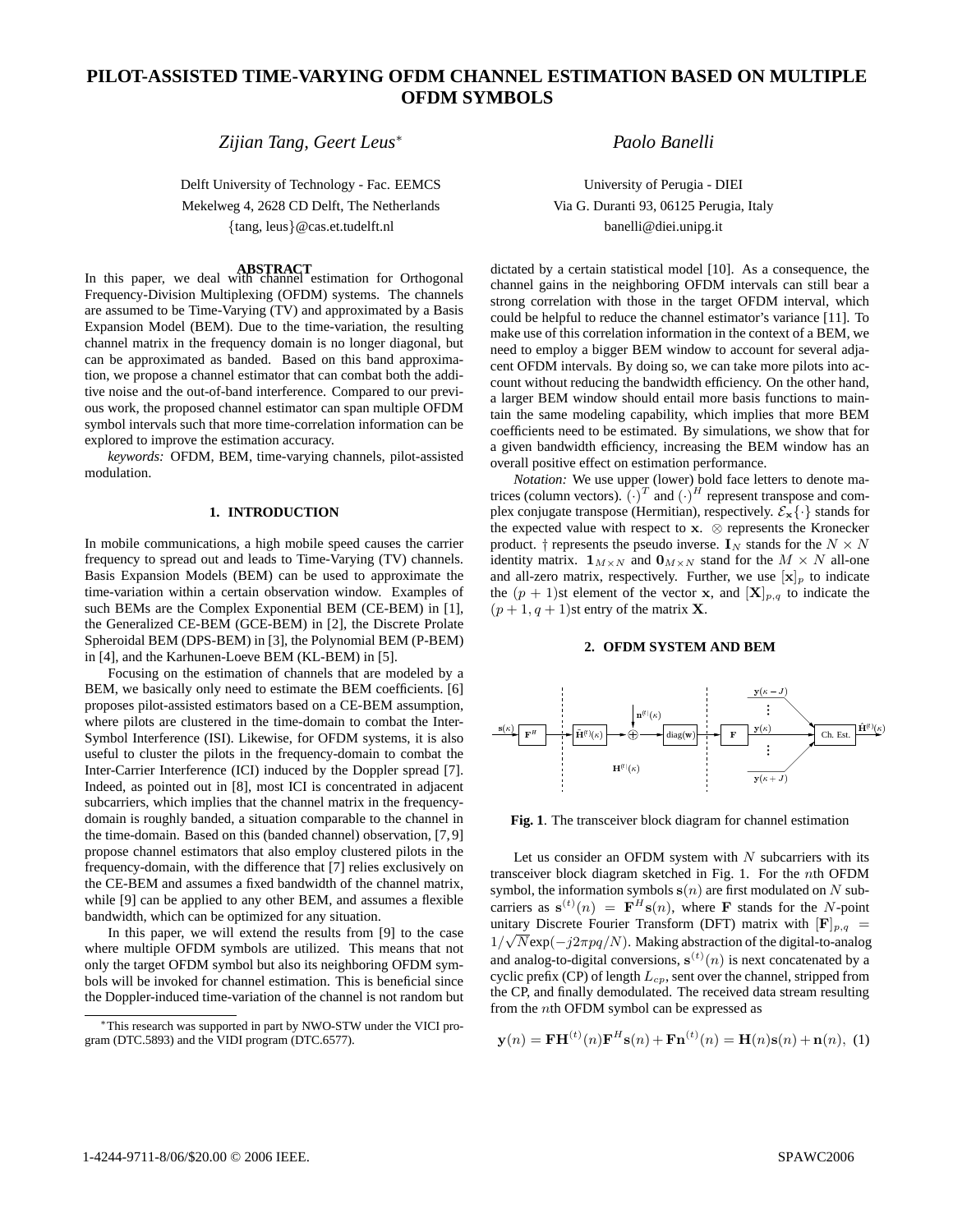where  $\mathbf{H}^{(t)}(n)$  and  $\mathbf{H}(n) := \mathbf{F}\mathbf{H}^{(t)}(n)\mathbf{F}^H$  denote the channel matrix for the nth OFDM symbol in the time-domain and frequencydomain, respectively;  $\mathbf{n}^{(t)}(n)$  and  $\mathbf{n}(n) := \mathbf{Fn}^{(t)}(n)$  represent the noise in the time-domain and frequency-domain, respectively. Defining  $h_{p,l}^{(t)}$  as the time-domain channel gain for the pth time-interval at the *lth* lag, we assume the channel is of Finite Impulse Response (FIR) with order L, i.e.,  $h_{p,l}^{(t)} = 0$  for  $l < 0$  or  $l > L$ . Due to the CP,  $\mathbf{H}^{(t)}(n)$  has entris  $[\mathbf{H}^{(t)}(n)]_{p,q} = h_{n(N+L_{cp})+p+L_{cp}, \text{mod}(p-q,N)}^{(t)}$ .

In this paper, we will focus on estimating the channel corresponding to the specific 0th OFDM symbol. A BEM will be adopted to model the channel's variation not only within the 0th OFDM interval, but also its J adjacent OFDM intervals on both sides. Note that the target OFDM symbol is situated in the middle of the BEM window, thereby avoiding possible edge effects due to BEM modeling. More specifically, by collecting all the channel gains within this observation window in a  $(2J+1)(L+1)(N+L_{cp}) \times 1$  vector:  $\mathbf{h}^{(t)} := [\mathbf{h}^{(t)T}(-J), \cdots, \mathbf{h}^{(t)T}(J)]^T$ , with

$$
\mathbf{h}^{(t)}(n) := [h_{n(N+L_{cp}),0}^{(t)}, \cdots, h_{n(N+L_{cp}),L}^{(t)}, \cdots, h_{n(N+L_{cp}),L}^{(t)}, \cdots, h_{n(N+L_{cp})+N+L_{cp}-1,L}^{(t)}]^T, (2)
$$

we can adopt the BEM approximation  $h^{(t)} \approx (\mathbf{B} \otimes \mathbf{I}_{L+1})\mathbf{h}$ , where  $\mathbf{B} := [\mathbf{b}_0, \cdots, \mathbf{b}_Q]$  is an  $(2J + 1)(N + L_{cp}) \times (Q + 1)$  matrix that collects  $Q + 1$  orthonormal basis functions  $\mathbf{b}_q$  as columns; the BEM coefficients are collected in the  $(L + 1)(Q + 1) \times 1$  vector  $\mathbf{h} := [h_{0,0}, \dots, h_{0,L}, \dots, h_{Q,0}, \dots, h_{Q,L}]^T$ , with  $h_{q,l}$  standing for the qth BEM coefficient for the lth channel lag, which is obtained in a Least Squares (LS) sense and shall remain invariant within these  $2J + 1$  OFDM symbol intervals. With aid of the BEM and assuming that the CP length satisfies  $L_{cp} \geq L$ , we can express the timedomain channel matrix  $\mathbf{H}^{(t)}(n)$  as  $\mathbf{H}^{(t)}(n) = \sum_{q=0}^{Q} \text{diag}\{\mathbf{P}_n \mathbf{b}_q\} \mathbf{H}_q^c$ , where  $\mathbf{H}_q^c$  is an  $N \times N$  circulant matrix composed with the qth BEM coefficients  $[\mathbf{H}_q^c]_{m,n} = h_{q,\text{mod}(m-n,N)}^{(t)}$ ;  $\mathbf{P}_n$  is the matrix that selects within the BEM window the  $N$  elements corresponding to the  $n$ th OFDM symbol  $\mathbf{P}_n := [\mathbf{0}_{N\times (J+n)(N+L_{cp})+L_{cp}}, \mathbf{I}_N, \mathbf{0}_{N\times (J-n)(N+L_{cp})}].$ By introducing the BEM, (1) becomes

$$
\mathbf{y}(n) = \sum_{q=0}^{Q} \mathbf{D}_q(n) \mathbf{\Delta}_q \mathbf{s}(n) + \mathbf{n}(n).
$$
 (3)

In the above equality,

$$
\mathbf{D}_q(n) := \mathbf{F} \text{diag}\{\mathbf{P}_n \mathbf{b}_q\} \mathbf{F}^H, \n\mathbf{\Delta}_q := \mathbf{F} \mathbf{H}_q^c \mathbf{F}^H = \text{diag}\{\mathbf{F}_L[h_{q,0}, \cdots, h_{q,L}]^T\},
$$

where  $\mathbf{F}_{\text{L}}$  stands for the first  $L + 1$  columns of the matrix  $\sqrt{N}\mathbf{F}$ .

It is noteworthy that (1) can implicitly include the effect of a receiver window:  $\mathbf{H}^{(t)}(n) = \text{diag}\{\mathbf{w}\}\tilde{\mathbf{H}}^{(t)}(n)$ , where w is the adopted window and  $\tilde{\mathbf{H}}^{(t)}(n)$  represents the original channel (see Fig. 1). Such a receiver window has been recently reported in [12,13] to improve the performance of low-complexity equalizers that exploit the banded approximation of the frequency-domain channel matrix  $\mathbf{H}(n)$ . To approximate such a windowed channel, we differentiate between two options in the BEM design. First, if a CE-BEM is considered, we can just stick to the original design for the unwindowed case as in [1]. For the other BEMs, it turns out to be beneficial if we adapt the BEM to the window: more specifically, we

design B as

$$
\mathbf{B} := {\tilde{\mathbf{w}}}\tilde{\mathbf{B}}\mathbf{Q},
$$
  
\n
$$
\tilde{\mathbf{w}} := \mathbf{1}_{(2J+1)\times 1} \otimes [\mathbf{0}_{L_{cp}\times 1}^T, \mathbf{w}^T]^T,
$$
\n(4)

where  $\hat{\mathbf{B}}$  yields one of the traditional BEM designs presented in [2– 4] and Q is a square matrix to make the columns of B orthonormal. Note that due to  $\mathbf{0}_{L_{cp}\times 1}$  in (5), the channel taps corresponding to the CP are in effect discarded.

# **3. DATA MODEL FOR CHANNEL ESTIMATION**

Our task is thus to obtain the BEM coefficient estimates collected in  $\hat{h}$  to recover the time-domain channel related to the 0th OFDM symbol  $(\mathbf{P}_0 \mathbf{B} \otimes \mathbf{I}_{L+1})\hat{\mathbf{h}}.$ 

Pilots are inserted in dedicated subcarriers in each OFDM symbol. They are grouped in  $M$  clusters of length  $P$  with each cluster denoted as  $\mathbf{s}_{m}^{(p)}(n)$ . Collecting all the pilot clusters in the vector  $\mathbf{s}^{(p)}(n) := [\mathbf{s}_0^{(p)T}(n), \dots, \mathbf{s}_{M-1}^{(p)T}(n)]^T$ , we differentiate them from the data symbols collected in the vector  $\mathbf{s}^{(d)}(n)$ .



**Fig.** 2. Structure of  $D_q(n)$ .

For such clustered pilots, it is up to the receiver to decide which of the received samples must be used for channel estimation. To clarify the notations that will come forth, we plot the structure of  $\mathbf{D}_{q}(n)$  in Fig. 2. Obviously, the columns of  $\mathbf{D}_{q}(n)$  are related to the positions of the pilots and information symbols, which operate on  $\mathbf{D}_q(n)$  through the diagonal matrix  $\mathbf{\Delta}_q$ . The row positions are related to the observation samples. For the mth pilot cluster  $\mathbf{s}_{m}^{(p)}(n) = [[\mathbf{s}(n)]_{P_m}, \ldots, [\mathbf{s}(n)]_{P_m+P-1}]^T$ , where  $P_m$  stands for its begin position, let us consider the following observation samples:

$$
\mathbf{y}_{m}(n) := [[\mathbf{y}(n)]_{P_{m}+B_{c}}, \dots, [\mathbf{y}(n)]_{P_{m}+P-B_{c}-1}]^{T}.
$$
 (6)

Clearly, if  $D_q(n)$  were 'strictly' banded with  $2B_c + 1$  non-zero diagonals,  $y_m(n)$  would be the vector of maximal length that exclusively depends on the pilot cluster  $s_m^{(p)}(n)$ . In this sense,  $B_c$  can be interpreted as the assumed bandwidth of  $\mathbf{D}_q(n)$  as suggested in Fig. 2. However, we must be cautious with this interpretation, because  $\mathbf{D}_q(n)$  is not strictly banded in general. Later on, it will become more clear that  $B<sub>c</sub>$  actually provides a handle on the amount

<sup>&</sup>lt;sup>1</sup> From now on, we assume the BEM modeling error is negligible.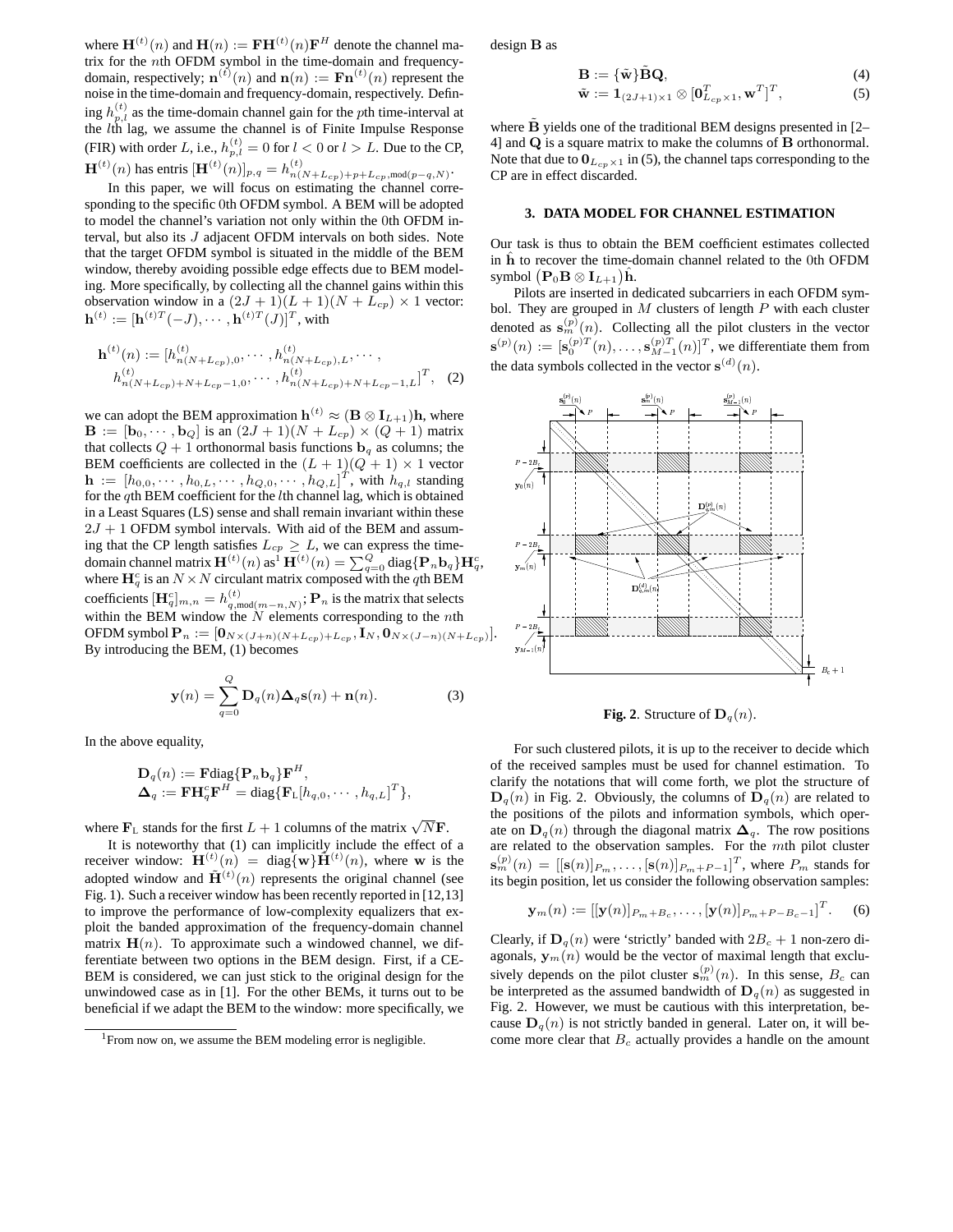of out-of-band interference that we want to take into account. Note that  $B<sub>c</sub>$  can even be negative, in which case the bandwidth physical interpretation cannot be directly accounted for.

To formulate the above discussion in mathematical expressions with notations indicated in Fig. 2, we obtain

$$
\mathbf{y}_{m}(n) = \sum_{q=0}^{Q} \mathbf{D}_{q,m}^{(p)}(n) \Delta_{q}^{(p)} \mathbf{s}^{(p)}(n) + \sum_{q=0}^{Q} \mathbf{D}_{q,m}^{(d)}(n) \Delta_{q}^{(d)} \mathbf{s}^{(d)}(n) + \mathbf{n}_{m}(n),
$$

where  $\mathbf{D}_{q,m}^{(p)}(n)$  is an  $(P - 2B_c) \times MP$  matrix, representing the hatched parts of  $\mathbf{D}_q(n)$  in Fig. 2;  $\mathbf{\Delta}_q^{(p)}$  is an  $MP \times MP$  diagonal matrix, which is carved out of  $\Delta_q$  corresponding to the pilotcarrying subcarriers;  $\mathbf{D}_{q,m}^{(d)}(n)$  is an  $(P-2B_c)\times(N-MP)$  matrix, representing the shaded parts of  $\mathbf{D}_q(n)$  in Fig. 2;  $\mathbf{\Delta}_q^{(d)}$  is an  $(N MP$  × (N − MP) diagonal matrix, which is carved out of  $\Delta_q$  corresponding to the information-carrying subcarriers; finally,  $\mathbf{n}_m(n)$ stands for the noise related to  $y_m(n)$ . In the above equation, we have thus uncoupled the effect of the information symbols from the pilots, and put it in a separate term  $\mathbf{d}_m(n)$ . Collecting all the observation samples in one vector  $\mathbf{y}^{(p)}(n) := [\mathbf{y}_0^T(n), \cdots, \mathbf{y}_{M-1}^T(n)]^T$ , we can easily derive that

$$
\mathbf{y}^{(p)}(n) = \mathcal{P}(n)\mathbf{h} + \mathbf{d}(n) + \mathbf{n}^{(p)}(n),\tag{7}
$$

with

$$
\bm{\mathcal{P}}(n) := \begin{bmatrix} {\bf D}_{0,0}^{(p)}(n) & \cdots & {\bf D}_{Q,0}^{(p)}(n) \\ \vdots & \ddots & \vdots \\ {\bf D}_{0,M-1}^{(p)}(n) \cdots {\bf D}_{Q,M-1}^{(p)}(n) \end{bmatrix} \big( {\bf I}_{Q+1} \otimes \text{diag}\{ {\bf s}^{(p)}(n) \} {\bf F}_{\text{L}}^{(p)}
$$

Here,  $\mathbf{F}_{\text{L}}^{(p)}$  standing for the rows of  $\mathbf{F}_{\text{L}}$  corresponding to the positions of the pilots, and  $\mathbf{d}(n) := [\mathbf{d}_0^T(n), \cdots, \mathbf{d}_{M-1}^T(n)]^T$  and  $\mathbf{n}^{(p)}(n) := [\mathbf{n}_0^T(n), \cdots, \mathbf{n}_{M-1}^T(n)]^T$ . From (7), we observe that the observation samples are not only contaminated by the additive noise  $\mathbf{n}^{(p)}(n)$ , but also the out-of-band interference term  $\mathbf{d}(n)$ . The latter contains also the information h as can be seen

$$
\mathbf{d}(n) = \mathbf{D}^{(d)}(n) \mathcal{S}^{(d)}(n) \mathbf{h},
$$
  
\n
$$
\mathbf{D}^{(d)}(n) := \begin{bmatrix} \mathbf{D}_{0,0}^{(d)}(n) & \cdots & \mathbf{D}_{Q,0}^{(d)}(n) \\ \vdots & \ddots & \vdots \\ \mathbf{D}_{0,M-1}^{(d)}(n) & \cdots & \mathbf{D}_{Q,M-1}^{(d)}(n) \end{bmatrix},
$$
  
\n
$$
\mathcal{S}^{(d)}(n) := \mathbf{I}_{Q+1} \otimes (\text{diag}\{\mathbf{s}^{(d)}(n)\} \mathbf{F}_{L}^{(d)}).
$$
 (8)

Here,  $\mathbf{F}_{\text{L}}^{(d)}$  stands for the rows of  $\mathbf{F}_{\text{L}}$  corresponding to the positions of the information symbols. From its definition, we understand that  $\mathbf{d}(n)$  can be made smaller by increasing the value of  $B_c$ , which corresponds to a more accurate band assumption of the channel matrix. However, this leads at the same time to less observation samples that can be fed to the channel estimator, thus a 'fatter'  $\mathcal{P}(n)$  in (7). Optimizing  $B<sub>c</sub>$  will be discussed in the next section.

Finally, since the BEM holds for a total of  $2J + 1$  OFDM symbols we have

$$
\mathbf{y}^{(p)} = \mathcal{P}\mathbf{h} + \mathbf{d} + \mathbf{n}^{(p)},\tag{9}
$$

with  $\mathbf{y}^{(p)} := [\mathbf{y}^{(p)T}(-J), \cdots, \mathbf{y}^{(p)T}(J)]^T$ ,  $\mathcal{P} := [\mathcal{P}^T(-J), \cdots, \mathcal{P}^T(J)]^T$ , and d and  $\mathbf{n}^{(p)}$  similarly defined as  $\mathbf{y}^{(p)}$ .

#### **4. CHANNEL ESTIMATION AND BC OPTIMIZATION**

Below we propose a Least Squares (LS) and a Linear Minimum Mean Square Error (LMMSE) estimator. For both of them, we assume the channel, data and noise are uncorrelated with each other. Based on the resulting estimation error, we put forward criteria to find the optimal  $B_c$ .

#### **4.1. The LS Estimator**

The LS estimator treats h as a deterministic variable and assumes further no statistical knowledge about the data or noise. It can be obtained by seeking

$$
\hat{\mathbf{h}}_{LS} = \underset{\{\mathbf{h}\}}{\arg\min} \|\mathbf{y}^{(p)} - \mathcal{P}\mathbf{h}\|^2,\tag{10}
$$

which leads to the LS estimator  $\mathbf{W}_{\text{LS}} := \mathcal{P}^\dagger$  such that

$$
\hat{\mathbf{h}}_{LS} = \mathbf{W}_{LS} \mathbf{y}^{(p)} = \mathbf{h} + \boldsymbol{\mathcal{P}}^{\dagger} (\mathbf{d} + \mathbf{n}^{(p)}).
$$

The LS estimator is robust in cases where knowledge about the channel and noise statistics is unreliable or even absent. However, it suffers from an inferior performance especially when the interference is prominent as evident from the resulting MSE:

$$
\begin{aligned} \text{MSE}_{\text{LS}} &:= \mathcal{E}_{\mathbf{h}, \mathbf{s}^{(d)}, \mathbf{n}^{(p)}} \{ \text{trace} \{ (\hat{\mathbf{h}}_{\text{LS}} - \mathbf{h}) (\hat{\mathbf{h}}_{\text{LS}} - \mathbf{h})^{H} \} \\ &= \mathcal{E}_{\mathbf{h}, \mathbf{s}^{(d)}, \mathbf{n}^{(p)}} \{ \text{trace} \{ \boldsymbol{\mathcal{P}}^{\dagger} (\mathbf{d} + \mathbf{n}^{(p)}) (\mathbf{d} + \mathbf{n}^{(p)})^{H} \boldsymbol{\mathcal{P}}^{\dagger H} \} \} \\ &= \text{trace} \{ \boldsymbol{\mathcal{P}}^{\dagger} (\mathbf{R}_{d} + \mathbf{R}_{n}^{(p)}) \boldsymbol{\mathcal{P}}^{\dagger H} \}, \end{aligned} \tag{11}
$$

). which is in its turn at the choice of  $B_c$ . where  $\mathbf{R}_d := \mathcal{E}_{\mathbf{h}, \mathbf{s}^{(d)}} \{ \mathbf{d} \mathbf{d}^H \}$  and  $\mathbf{R}_n^{(p)} := \mathcal{E}_{\mathbf{n}} \{ \mathbf{n}^{(p)} \mathbf{n}^{(p)H} \}$ , whose computation can be similarly found in [9]. It is not difficult to understand that  $MSE_{LS}$  relies heavily on the condition number of  $\mathcal{P}$ ,

### **4.2. The LMMSE Estimator**

The LMMSE estimator treats the channel as stochastic. Besides, we assume that the data symbols are zero-mean white with unit variance. The LMMSE channel estimates  $\hat{\mathbf{h}} = \mathbf{W} \mathbf{y}^{(p)}$  are found by minimizing the following cost function

$$
\begin{aligned} \text{MSE}_{\text{LMMSE}} &:= \text{trace}\{\mathcal{E}_{\mathbf{h},\mathbf{s}^{(d)},\mathbf{n}}\{(\mathbf{W}\mathbf{y}^{(p)} - \mathbf{h})(\mathbf{W}\mathbf{y}^{(p)} - \mathbf{h})^H\}\} \\ &= \mathbf{W}\big(\mathcal{P}\mathbf{R}_h\mathcal{P}^H + \mathbf{R}_d + \mathbf{R}_n^{(p)} + 2\Re(\mathcal{E}_{\mathbf{h},\mathbf{s}^{(d)}}\{\mathbf{d}\mathbf{h}^H\mathcal{P}^H\})\big)\mathbf{W}^H \\ &- 2\Re\big(\mathbf{R}_h\mathcal{P}^H\mathbf{W}^H + \mathcal{E}_{\mathbf{h},\mathbf{s}^{(d)}}\{\mathbf{h}\mathbf{d}^H\}^H\mathbf{W}^H\} + \mathbf{R}_h, \quad (12) \end{aligned}
$$

with  $\mathbf{R}_h := \mathcal{E}_h \{ \mathbf{h} \mathbf{h}^H \}$  whose computation is given in [9]. Due to the assumption that the data symbols are zero-mean and uncorrelated with the channel,  $\mathcal{E}_{\mathbf{h},\mathbf{s}^{(d)}}\{\mathbf{d}\mathbf{h}^H\mathcal{P}^H\} = \mathbf{0}$  and  $\mathcal{E}_{\mathbf{h},\mathbf{s}^{(d)}}\{\mathbf{hd}^H\} = \mathbf{0}$ . Hence, (12) becomes

$$
MSE_{LMMSE} = \mathbf{W}(\mathcal{P}\mathbf{R}_h\mathcal{P}^H + \mathbf{R}_d + \mathbf{R}_n^{(p)})\mathbf{W}^H - 2\Re(\mathbf{R}_h\mathcal{P}^H\mathbf{W}^H) + \mathbf{R}_h,
$$

which, by minimizing with respect to  $W$ , leads to

$$
\mathbf{W}_{\text{LMMSE}} = \mathbf{R}_h \boldsymbol{\mathcal{P}}^H (\boldsymbol{\mathcal{P}} \mathbf{R}_h \boldsymbol{\mathcal{P}}^H + \mathbf{R}_d + \mathbf{R}_n^{(p)})^{-1},\qquad(13)
$$

From the above steps, we remark that although in our data model the out-of-band interference contains the information h itself, its crosscorrelation with other terms can be averaged out and thus the resulting channel estimator still bears the same form as the classical Wiener filter [14]. By substituting (13) back to (12), we can obtain the corresponding MSE as

$$
MSE_{LMMSE} = \text{trace}\{(\boldsymbol{\mathcal{P}}^{H}(\mathbf{R}_{d} + \mathbf{R}_{n}^{(p)})^{-1}\boldsymbol{\mathcal{P}} + \mathbf{R}_{h}^{-1})^{-1}\}.
$$
 (14)

which is again a function of  $B<sub>c</sub>$ .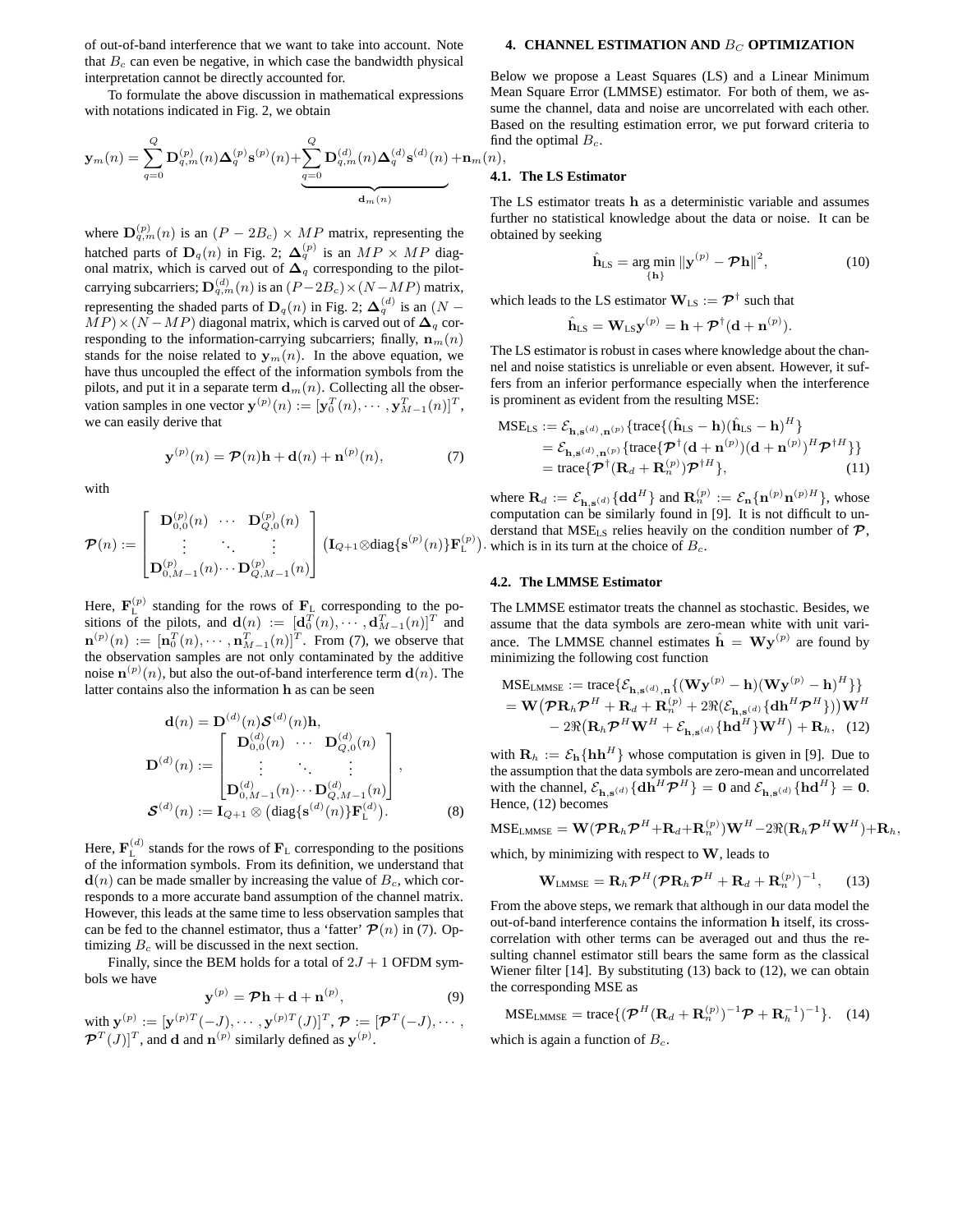## **4.3. Optimization of** B<sup>c</sup>

First of all, we frame the possible values of  $B<sub>c</sub>$  to a certain range by claiming the following lemma (a proof can be found as in [9]): **Lemma 1** Practical values of  $B_c$  must satisfy:

$$
\frac{P}{2} - \frac{N}{2M} \le B_c \le \frac{P}{2} - \frac{(L+1)(Q+1)}{2M(2J+1)},
$$
(15)

*as we recall that* M *is the number of pilot clusters and* P *is the size of each pilot cluster.*

We optimize  $B_c$  within the above range in terms of the MSE expressions given in (11) and (14), which are defined for the LS and LMMSE estimators, respectively. However, a closed-form solution is difficult to find. Fortunately, Lemma 1 implies only a limited exhaustive computer search, and the resulting MSE-versus- $B_c$  curves by simulation exhibit a monotonous trail (see e.g., [9]), although in an opposite direction for the LS and LMMSE estimator. In particular for the LS estimator, the maximum  $B_c = \frac{P}{2} - \frac{(L+1)(Q+1)}{2M(2J+1)}$  is optimal. Due to its lack of statistical knowledge, the LS estimator requires the out-of-band interference to be minimized, or in other words, the channel must be viewed as banded as possible. On the other hand, the minimum  $B_c = \frac{P}{2} - \frac{N}{2M}$  is optimal for the LMMSE estimator. For practical setups (e.g., in Sec.5), this often leads to a negative  $B<sub>c</sub>$ , which implies that in some of the observation samples, the power of the out-of-band interference can even overrule the power of the pilots. This forms, however, no serious problem to the LMMSE estimator, which is weaponed with the statistical knowledge to suppress the interference efficiently.

# **5. NUMERICAL RESULTS**

In this section, we test the proposed algorithms for true Jakes' channels, using the simulator that is given in [15]. We assume the channel is an FIR channel with  $L + 1 = 4$  channel taps, each being an independent Gaussian random variable with an exponential power decay  $\sigma_l^2 = e^{-l/P_l}$  for  $l \in \{0, \dots, 3\}$  and  $P_l = 1$ .

We consider an OFDM system with  $N = 128$  subcarriers, where the pilot subcarriers are grouped in  $M$  equidistant clusters, each containing  $P$  pilot tones. Inside each cluster, we adopt the scheme referred to as "Frequency-Domain Kronecker Delta" (FDKD) in [7], where a non-zero pilot is located in the middle of the cluster with zero guard bands on both sides.

We characterize the TV channel by the Doppler frequency normalized to the subcarrier spacing  $f_{\rm D} := \frac{v f_{\rm c}}{2}$  $\frac{Jc}{c}T_cN = 0.14$ , where v denotes the mobile velocity,  $f_c$  the carrier frequency,  $T_cN$  the OFDM symbol duration, and  $c$  the speed of light. We differentiate between an unwindowed channel and a windowed channel: for the latter, we adopt the MBAE-SOE window proposed in [12], which will be a sum of five exponentials. The performance will be compared in terms of the following criterion

$$
\text{MSE-CH} := \mathcal{E}\{ \left\| (\mathbf{P}_0 \otimes \mathbf{I}_{L+1}) (\mathbf{h}^{(t)} - (\mathbf{B} \otimes \mathbf{I}_{L+1})\hat{\mathbf{h}}) \right\|^2 \}.
$$
 (16)

Note that since we compare to a realistic TV channel, not only the channel estimator's MSE but also the BEM's modeling error are taken into account in the above criterion.

Throughout the test, we will adopt the GCE-BEM (other BEMs are also applicable, but will not be examined here due to space restrictions), for which the BEM matrix **B** in (4) has entries  $[\mathbf{B}]_{p,q} =$  $\exp\{j\frac{2\pi}{(2J+1)NK}p(q-\frac{Q}{2})\}\.$  Here  $(2J+1)NK$  determines the period of the BEM. First of all, by extending the BEM window to multiple OFDM symbols  $J > 0$  the BEM has a larger period, thereby

avoiding possible edge effects [2]. In addition, by increasing  $J$  more pilots can be taken into account. Increasing the oversampling factor  $K$  has a similar effect as increasing  $J$ , but has no influence on the amount of pilot symbols. Further, by enlarging the BEM period (increasing  $J$  or  $K$ ), the BEM probably needs a larger  $Q$  to maintain the same modeling capability. On the other hand, increasing Q will increase the number of unknowns, which could have a detrimental effect on pilot-assisted channel estimation. For the LMMSE estimator, we see that the performance saturates at a certain Q, whereas for the LS estimator, the perfomance first improves and then deteriorates, leading to an optimal Q. We will not study these effects in depth here, but always take a close to optimal combination of  $[K, Q]$ for every  $J$  in the simulations.

**Test case 1. The LS estimator.** In Fig. 3 and Fig. 4, we plot the performance of the LS estimators for the unwindowed and windowed channel, respectively. We observe that (i) the estimators based on three consecutive OFDM symbols ( $J = 1$ ) have a superior performance to the estimators based on a single OFDM symbol ( $J = 0$ ); (ii) despite the roughly same amount of overhead, the pilot structure  $(M \text{ and } P)$  plays a distinctive role in channel estimation; (iii) the LS could suffer from an error floor at high SNR due to the out-of-band interference, which can be better combatted by basing the LS estimator on multiple OFDM symbols and/or impose the MBAE-SOE window.

**Test case 2. The LMMSE estimator.** In Fig. 5 and Fig. 6, we plot the performance of the LMMSE estimators for the unwindowed and windowed channel, respectively. Similar observations as regards with the LS estimator can be made here as well. Besides, it is obvious to see that the LMMSE estimator has a better performance than the LS estimator due to the exploration of the statistical knowledge.

**Test case 3 The effect of mismatched statistical knowledge.** The statistical knowledge necessary for the LMMSE estimator can be inexact in practice (see e.g., [16] though in a different context). In Fig. 7, we construct an LMMSE estimator based on a fixed assumption  $f<sub>D</sub> = 0.14$ , and compare its performance for a range of true Doppler frequencies. It loses its precision, especially when the assumed  $f<sub>D</sub>$  deviates too much from the true value. In Fig. 8, we construct LMMSE estimators that are based on multipath power profiles assuming  $P_l = 1$  and  $P_l = \infty$ , and compare their performance for a range of multipath power profiles. It can be observed that the LMMSE estimator has a robust performance by assuming a uniform power profile, i.e, let  $P_l = \infty$ .



**Fig. 3**. The LS estimator for unwindowed TV channels.